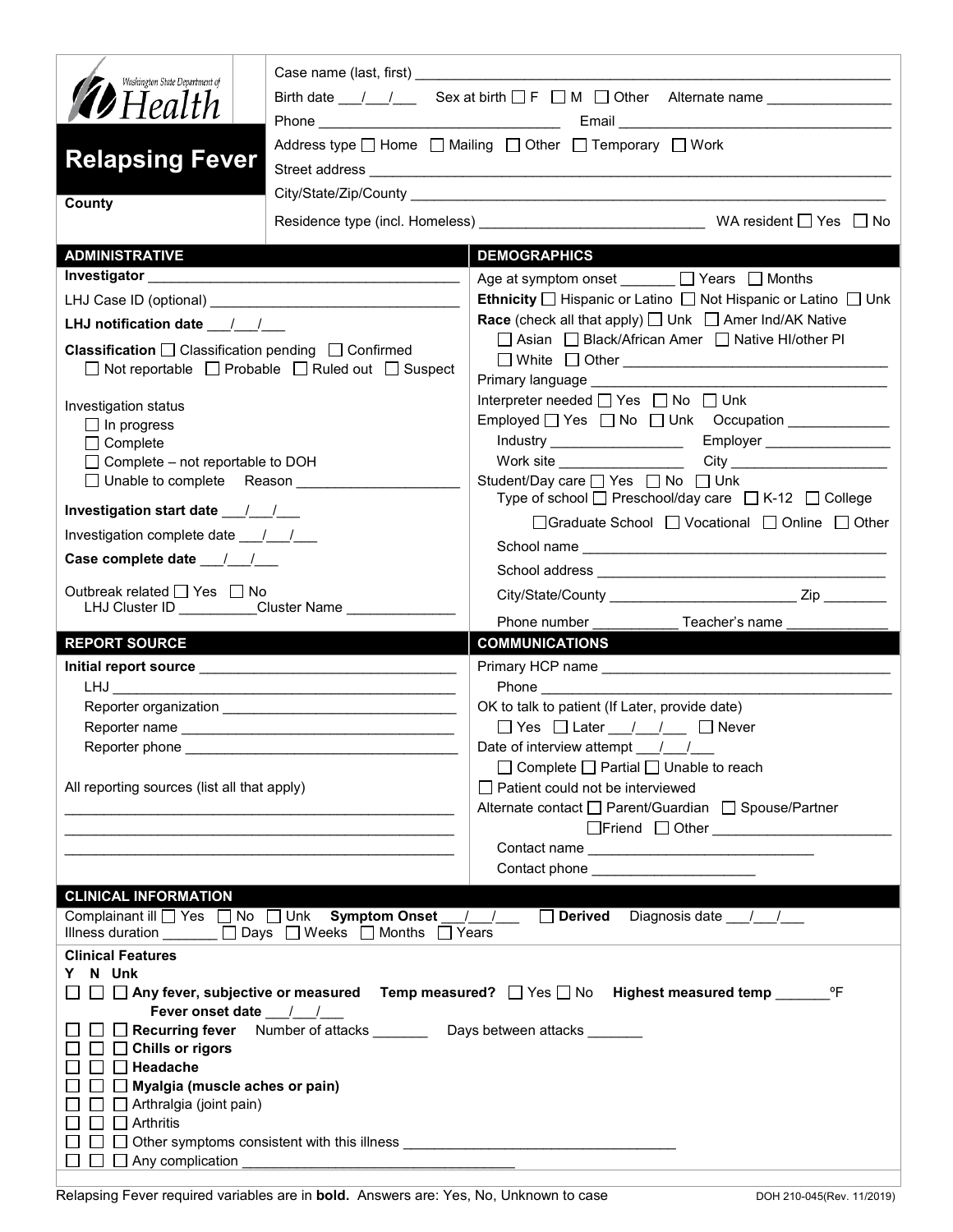| Case Name<br>LHJ Case ID                                                                                                                                |                                                                                                                                                                                                                         |                                                            |                                |  |
|---------------------------------------------------------------------------------------------------------------------------------------------------------|-------------------------------------------------------------------------------------------------------------------------------------------------------------------------------------------------------------------------|------------------------------------------------------------|--------------------------------|--|
| Pregnancy                                                                                                                                               |                                                                                                                                                                                                                         |                                                            |                                |  |
| Pregnancy status at time of symptom onset<br>$\Box$ Pregnant (Estimated) delivery date $\Box$ / $\Box$ Weeks pregnant at any symptom onset              |                                                                                                                                                                                                                         |                                                            |                                |  |
| OB name, phone, address<br>Outcome of pregnancy □ Still pregnant □ Fetal death (miscarriage or stillbirth) □ Abortion                                   |                                                                                                                                                                                                                         |                                                            |                                |  |
|                                                                                                                                                         | $\Box$ Other $\Box$                                                                                                                                                                                                     | Delivered - full term Delivered - preemie Delivered - Unk  |                                |  |
|                                                                                                                                                         | □ Postpartum (Estimated) delivery date __/__/__                                                                                                                                                                         | Delivery method $\Box$ Vaginal $\Box$ C-section $\Box$ Unk |                                |  |
|                                                                                                                                                         | OB name, phone, address ___________<br>Outcome of pregnancy □ Fetal death (miscarriage or stillbirth) □ Abortion                                                                                                        |                                                            |                                |  |
| $\Box$ Other                                                                                                                                            |                                                                                                                                                                                                                         |                                                            |                                |  |
| Delivery method [ Vaginal [ C-section [ Unk<br>$\Box$ Neither pregnant nor postpartum $\Box$ Unk                                                        |                                                                                                                                                                                                                         |                                                            |                                |  |
| <b>Hospitalization</b>                                                                                                                                  |                                                                                                                                                                                                                         |                                                            |                                |  |
| Y N Unk<br>Admitted to ICU Date admitted to ICU __ / __ / __ Date discharged from ICU __ / __ /                                                         |                                                                                                                                                                                                                         |                                                            |                                |  |
| $\Box$<br>$\Box$<br>$\blacksquare$                                                                                                                      | Mechanical ventilation or intubation required                                                                                                                                                                           |                                                            |                                |  |
| П                                                                                                                                                       | Still hospitalized As of //                                                                                                                                                                                             |                                                            |                                |  |
| N Unk<br>Y.                                                                                                                                             | □ Died of this illness Death date / / / Please fill in the death date information on the Person Screen                                                                                                                  |                                                            |                                |  |
| $\square$                                                                                                                                               | Autopsy performed                                                                                                                                                                                                       |                                                            |                                |  |
| П.<br>$\square$ $\square$                                                                                                                               | Death certificate lists disease as a cause of death or a significant contributing condition<br>Location of death $\Box$ Outside of hospital (e.g., home or in transit to the hospital) $\Box$ Emergency department (ED) |                                                            |                                |  |
|                                                                                                                                                         | $\Box$ Inpatient ward $\Box$ ICU $\Box$ Other                                                                                                                                                                           |                                                            |                                |  |
| <b>Travel</b>                                                                                                                                           | RISK AND RESPONSE (Ask about exposures 2-18 days before symptom onset)                                                                                                                                                  |                                                            |                                |  |
|                                                                                                                                                         | Setting 1                                                                                                                                                                                                               | Setting 2                                                  | Setting 3                      |  |
| Travel out of:                                                                                                                                          | County/City _________________                                                                                                                                                                                           | County/City                                                | County/City __________________ |  |
|                                                                                                                                                         |                                                                                                                                                                                                                         |                                                            |                                |  |
|                                                                                                                                                         |                                                                                                                                                                                                                         |                                                            | Country ______________________ |  |
|                                                                                                                                                         | Other                                                                                                                                                                                                                   | Other                                                      | Other                          |  |
| Destination name                                                                                                                                        |                                                                                                                                                                                                                         |                                                            |                                |  |
|                                                                                                                                                         | Start and end dates       to                                                                                                                                                                                            | $\sqrt{1 + 1}$ to $\sqrt{1 + 1}$                           | to                             |  |
| <b>Risk and Exposure Information</b>                                                                                                                    |                                                                                                                                                                                                                         |                                                            |                                |  |
| Y N Unk                                                                                                                                                 |                                                                                                                                                                                                                         |                                                            |                                |  |
|                                                                                                                                                         | □ □ □ Is case a recent foreign arrival (e.g. immigrant, refugee, adoptee, visitor) Country ________                                                                                                                     |                                                            |                                |  |
|                                                                                                                                                         | $\Box$ Does the case know anyone else with similar symptoms or illness $\Box$ Ill contact's onset date $\Box$                                                                                                           |                                                            |                                |  |
|                                                                                                                                                         | Common exposure setting/activity                                                                                                                                                                                        |                                                            |                                |  |
|                                                                                                                                                         | $\Box$ $\Box$ Slept in places with evidence of rodents (e.g., animals, nest, excreta)                                                                                                                                   |                                                            |                                |  |
| $\Box$ Slept in cabin or outside                                                                                                                        |                                                                                                                                                                                                                         |                                                            |                                |  |
| □ □ Tick bite Date __/ __/ __ Specify location _________________________________                                                                        |                                                                                                                                                                                                                         |                                                            |                                |  |
| Location □ WA County __________ □ Other state □ Other country □ Multiple exposures □ Ukn                                                                |                                                                                                                                                                                                                         |                                                            |                                |  |
| Infant Only<br>$\Box$ $\Box$ Birth mother had febrile illness                                                                                           |                                                                                                                                                                                                                         |                                                            |                                |  |
| <b>Exposure and Transmission Summary</b>                                                                                                                |                                                                                                                                                                                                                         |                                                            |                                |  |
| Y N Unk                                                                                                                                                 |                                                                                                                                                                                                                         |                                                            |                                |  |
| $\Box$ Epi-linked to a confirmed case                                                                                                                   |                                                                                                                                                                                                                         |                                                            |                                |  |
| Likely geographic region of exposure □ In Washington - county ______________ □ Other state ______________<br>□ Not in US - country ______________ □ Unk |                                                                                                                                                                                                                         |                                                            |                                |  |
| International travel related □ During entire exposure period □ During part of exposure period □ No international travel                                 |                                                                                                                                                                                                                         |                                                            |                                |  |
| Exposure summary                                                                                                                                        |                                                                                                                                                                                                                         |                                                            |                                |  |
|                                                                                                                                                         |                                                                                                                                                                                                                         |                                                            |                                |  |
|                                                                                                                                                         |                                                                                                                                                                                                                         |                                                            |                                |  |
|                                                                                                                                                         |                                                                                                                                                                                                                         |                                                            |                                |  |
|                                                                                                                                                         |                                                                                                                                                                                                                         |                                                            |                                |  |
|                                                                                                                                                         |                                                                                                                                                                                                                         |                                                            |                                |  |